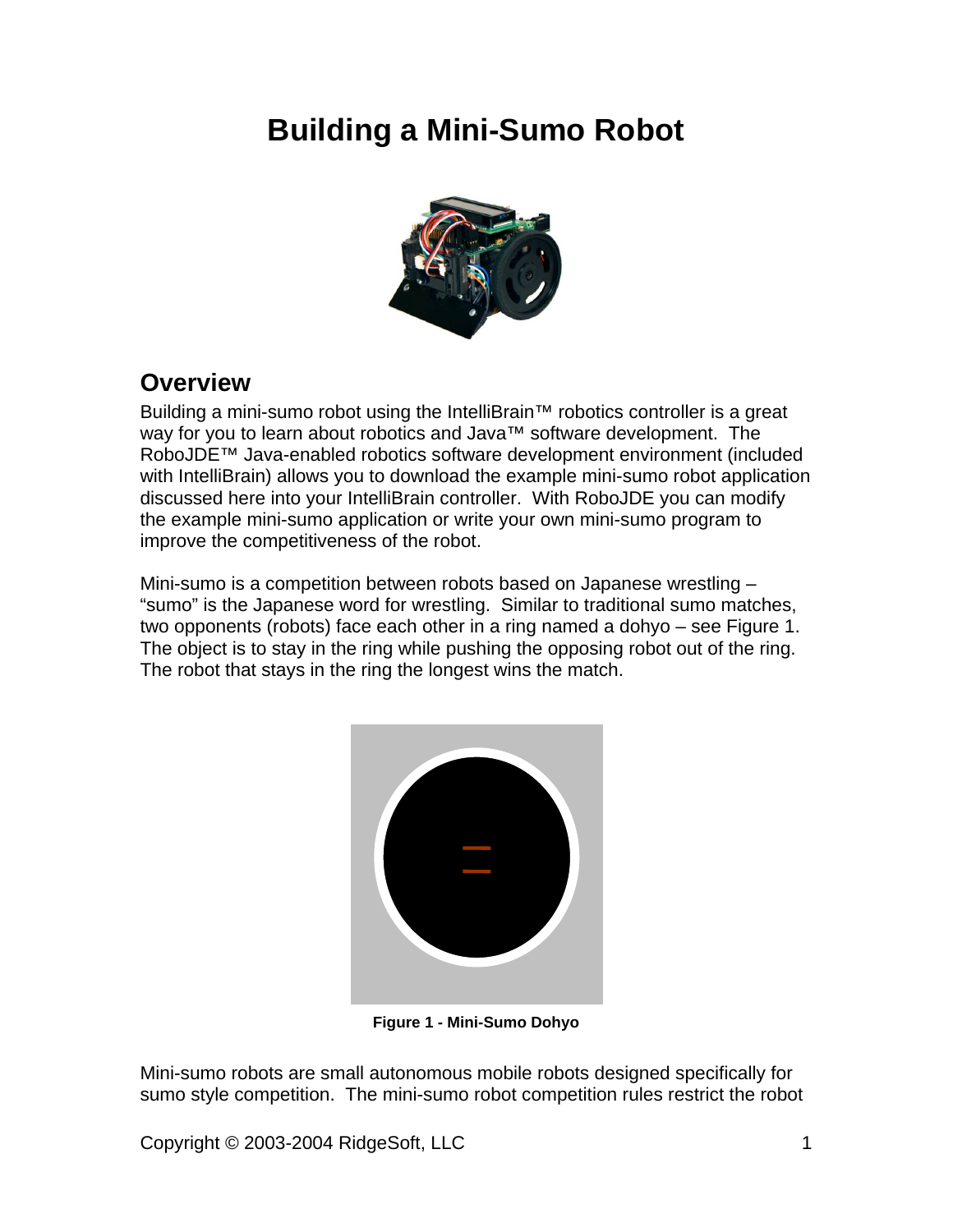length and width to 10 cm x 10 cm, but do not restrict its height. In addition, the robot cannot weigh more than 500 grams. Unlike larger battle robots, mini-sumo robots are not allowed to damage the opponent robot, they are only allowed to push it off the dohyo.

All the hardware components you will need to build the robot discussed here are readily available. A mini-sumo robot can be assembled in a few hours or less.<br>Once you have assembled your robot, you can load the mini-sumo example program included with the RoboJDE software and have your robot ready for its first competition in just minutes! Once you have your robot up and running, the well documented example source code, the extensive robotics class library, and the easy to use integrated development environment will make improving your robot's intelligence and competitiveness a snap!

If you are new to mini-sumo competition, Robot Sumo: The Official Guide by Pete Miles (McGraw-Hill/Osborne 2002) is an excellent book about building robots, the rules for competitive robot sumo events and how to build your own dohyo.

## **Theory of Operation**

To be effective, a mini-sumo robot must be able to do the following:

- stay on the dohyo state of the state of the state of the state of the state of the state of the state of the state of the state of the state of the state of the state of the state of the state of the state of the state of
- hunt for the opponent
- target (aim at) the opponent
- attack the opponent

The following sections describe how the mini-sumo robot accomplishes these things.

## **Sensing the Dohyo Edge**

The mini-sumo robot relies on two Fairchild QRB1134 infrared photo-reflectors to detect the white edge of the dohyo. These sensors are mounted at the left and right front corners of the robot, facing the surface of the dohyo. The sensors generate a low voltage output (~.2 volts) over the highly reflective white edge and a higher voltage output (~4.8 volts) when over the less reflective black center of the dohyo. By sampling the output voltage of the sensors frequently – using the analog-to-digital converter built into the microcontroller – the software can determine if the robot is at the edge of the dohyo.

## **Sensing the Opponent**

Two Sharp GP2D12 infrared range sensors are used to sense and target the opponent. These sensors are mounted on the left and right front of the robot, facing forward. Similar to the line sensors, they output an analog voltage. The voltage is higher the closer the sensor is to an object. The sensor outputs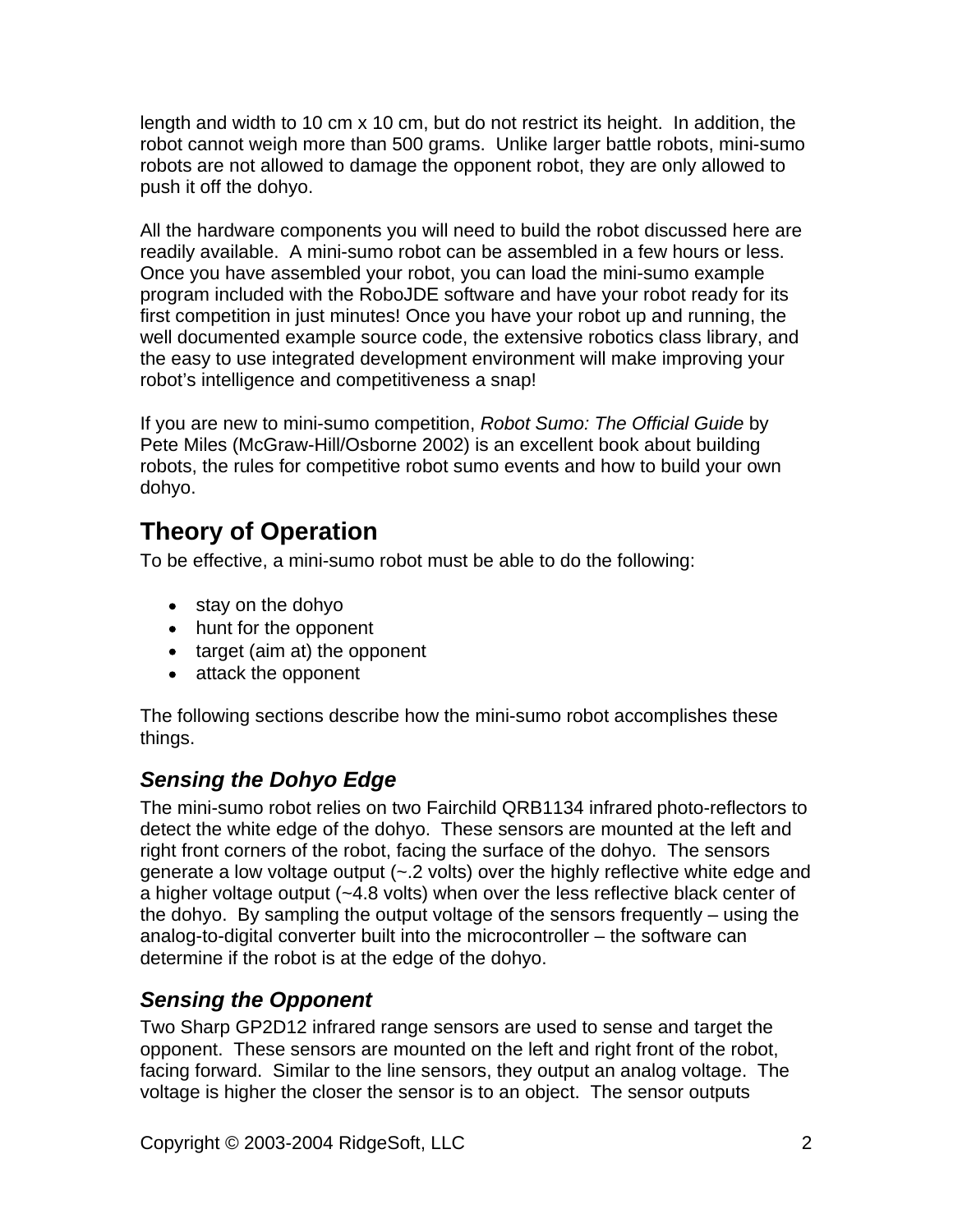approximately 2.5 volts when an object is 10 centimeters away and 0.4 volts when an object is 80 centimeters away. The sensor is not effective outside of this range. The sensor is more precise at the shorter distance end of the effective range.

### **Moving and Steering the Robot**

Two servo motors attached to the two wheels provide the mechanism to move the robot. Steering is accomplished by rotating the wheels at different speeds. When one wheel turns slower than the other, the robot will move in an arc curving to the side of the slower turning wheel. By turning the wheels in the opposite direction of each other, the robot will rotate in place.

Servo motors have built-in control circuitry designed to rotate the output shaft to a specific position and hold that position. The servos used in the mini-sumo robot are designed for use in model airplanes to control the position of the airplane's ailerons and rudder. These servo motors are light, relatively powerful, and inexpensive. However, to be useful for the mini-sumo robot the servos must be modified to allow for continuous rotation of the wheels and variable speed control. Fortunately, this is fairly easy to do, or you can purchase the servos pre modified.

The servo modification involves removing mechanical stops that limit the range of rotation and disconnecting the position sensing potentiometer from the rest of the mechanism. Once this is done, the potentiometer is calibrated so the servo's control circuit always thinks the output shaft is at the center of its range.

Unmodified servos are controlled by periodically pulsing the servo's signal input, as shown in Figure 2. A 1 millisecond pulse commands the servo to position the output shaft to one end of its range (0%). A 2 millisecond pulse commands the servo to position the output shaft at the other end of its range (100%). By varying the pulse width, the shaft can be positioned between these two extremes.

Modified servos use the same control signaling but the modification results in the ability to control the speed of the shaft rather than its position. This is exactly what is needed to steer the robot. Disconnecting the position sensing potentiometer from the rest of the mechanics and calibrating it to the 50% (centered) position causes the control electronics in the servo to think the shaft is always centered. If the control signal commands the servo to a position other than the center, the control electronics will apply power to rotate the shaft, attempting to move it to the commanded position, but the feedback from the potentiometer leads the control circuit to think the shaft hasn't moved, so it will continue to power the motor and spin the output shaft. The control circuit will apply more power the greater it thinks the error is between the desired position and the actual position. Therefore, the power applied to the motor can be varied by varying the pulse width of the control signal, giving the ability to drive the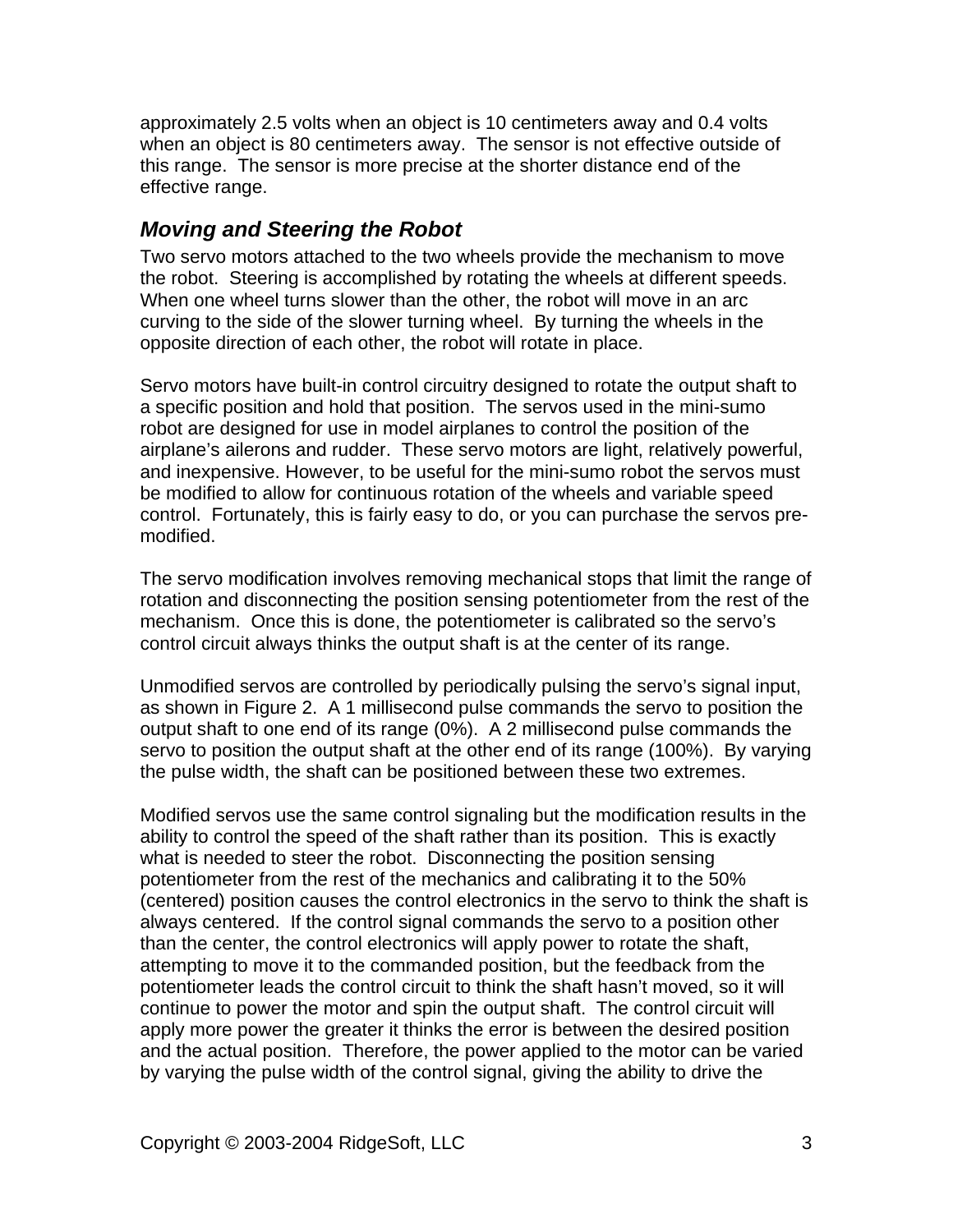robot's wheels at different power levels, which results in different speeds if the robot's motion is not obstructed.



**Figure 2 - Servo Control Signaling**

Fortunately, the details of controlling the servos are managed by the RoboJDE class library and RoboJDE virtual machine, so the application doesn't need to manage the servo control signals directly. Instead, the application makes a simple method call to set the power level.

## **Controlling the Robot's Behavior**

The previous sections described how the robot senses its environment and how the servo motors enable it to move. Software implements the robot's intelligence, linking its behavior to the data it collects from its surroundings via sensors. Even for a simple robot there are nearly unlimited possibilities as to how the robot can behave. A particular behavior may work well against one opponent and work poorly against another opponent.

The mini-sumo example application implements a finite state machine in software to control the robot's behavior. This state machine is depicted in Figure 3.

A state machine is a way to organize a program into a number of easy to understand states that each performs a well defined function to operate the robot in a specific situation (state). Events that reflect a change in the robot's situation cause a transition from one state to another.

The state machine diagram shown in Figure 3 provides a graphical representation of the states and the events that cause transitions between states. The states are represented as named bubbles and the events that cause state changes are shown as arrows named by the event that caused the change.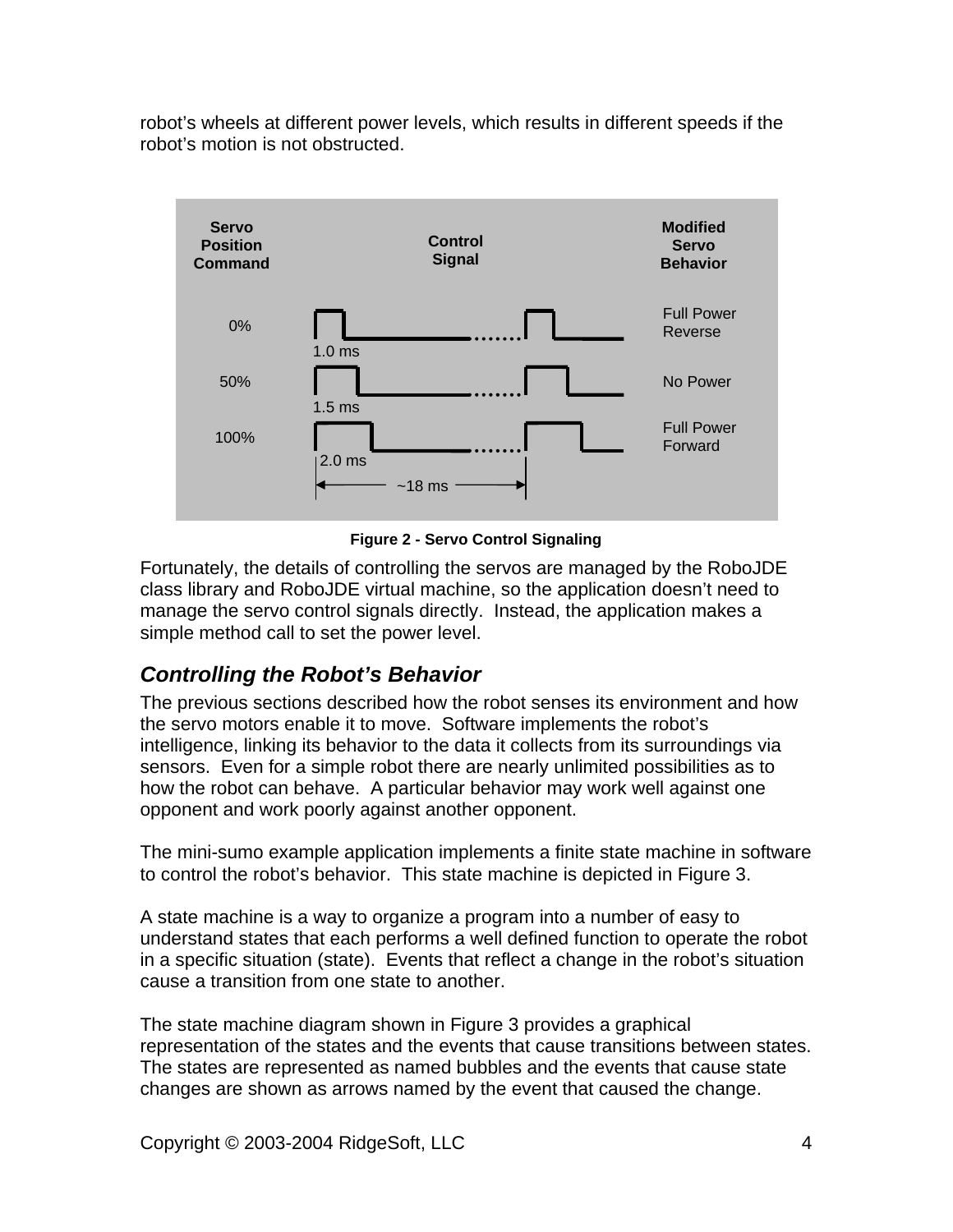The software implementing a particular state only deals with the actions and transitions which must be handled when the system is in that state. The software for other states handles the cases relevant to those states. This helps to structure the program into small, well defined and easy to understand pieces.



**Figure 3 - Mini-Sumo Software State Machine**

The mini-sumo example application has four states: SURVIVE, HUNT, TARGET, and ATTACK. These states are described in Table 1.

| <b>State</b>   | <b>Description</b>                                            | <b>Actions</b>          |
|----------------|---------------------------------------------------------------|-------------------------|
| <b>SURVIVE</b> | The robot enters this state when it                           | Rotate away from the    |
|                | detects the dohyo edge. Its goal is to                        | line sensor that        |
|                | survive by not going off the dohyo.                           | sensed the edge.        |
|                | The robot rotates away from the                               | 2. Switch to HUNT state |
|                | sensor that sensed the edge to face                           | when rotation is        |
|                | back toward the center of the dohyo.                          | complete.               |
| <b>HUNT</b>    | The robot is not at the edge of the                           | Switch to SURVIVE       |
|                | dohyo but hasn't sensed the opponent.                         | state if dohyo edge     |
|                | The robot moves around in an arcing                           | detected.               |
|                | pattern so its range sensors will sweep   2. Switch to TARGET |                         |
|                | across the ring in hopes of sensing the                       | state if range sensors  |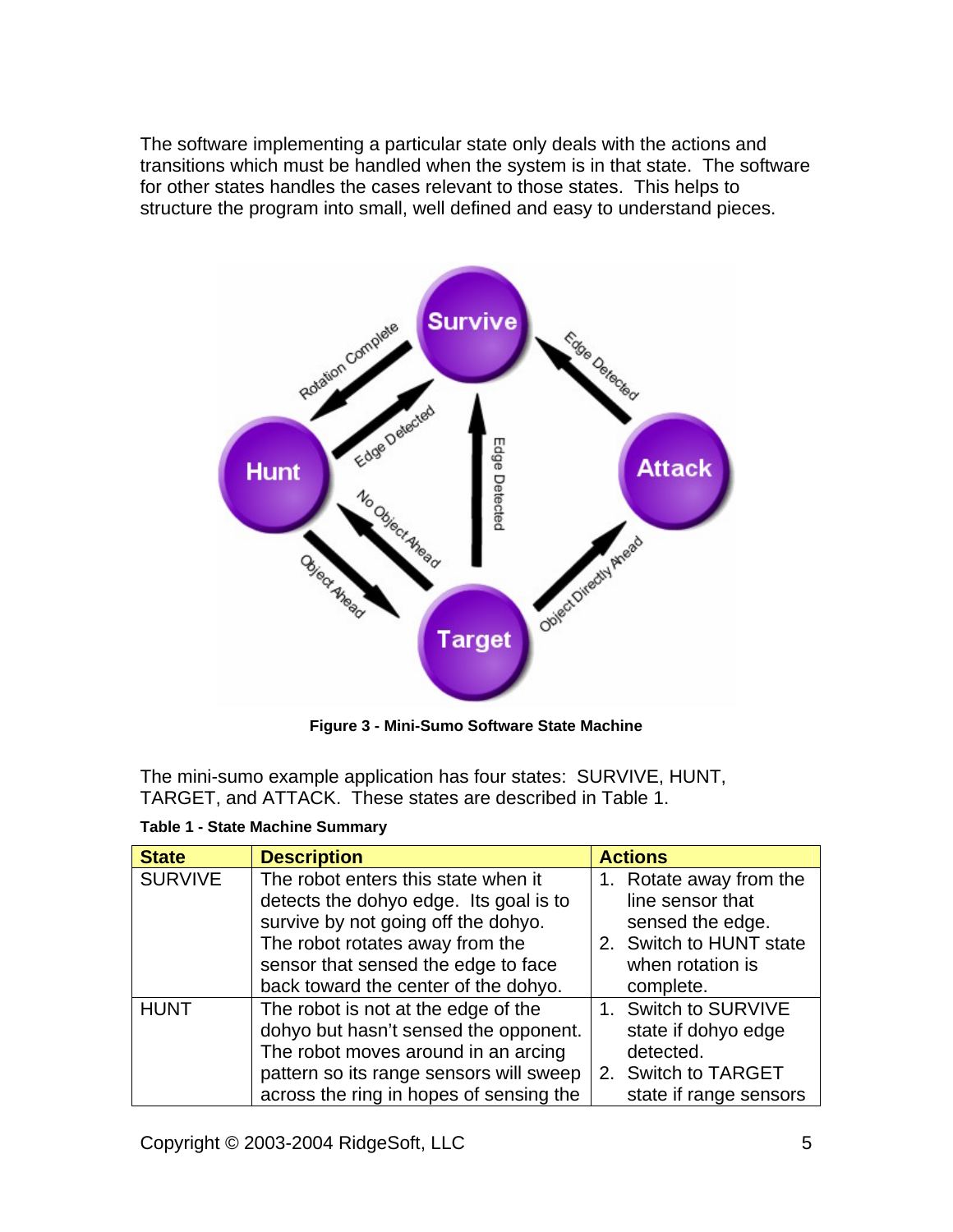|               | opponent.                                                                                                                           | indicate an object<br>ahead.<br>3. Otherwise, drive in an<br>arc by applying more<br>power to one wheel<br>than the other.                                                                                                                                                                                                                                                 |
|---------------|-------------------------------------------------------------------------------------------------------------------------------------|----------------------------------------------------------------------------------------------------------------------------------------------------------------------------------------------------------------------------------------------------------------------------------------------------------------------------------------------------------------------------|
| <b>TARGET</b> | The opponent has been sensed<br>ahead. Aim the robot to face the<br>opponent directly.                                              | Switch to SURVIVE<br>state if dohyo edge<br>detected.<br>2. If still sensing<br>opponent, but<br>opponent is not<br>directly ahead turn<br>slightly to aim at<br>opponent.<br>3. If opponent is directly<br>ahead and close<br>switch to ATTACK<br>state.<br>4. If opponent is ahead<br>but not close, move<br>straight forward.<br>5. Otherwise, switch to<br>HUNT state. |
| <b>ATTACK</b> | The opponent has been found and<br>aiming is complete. Drive straight<br>ahead at full power to push the<br>opponent off the dohyo. | Switch to SURVIVE<br>state if dohyo edge<br>detected.<br>2. Otherwise, drive<br>straight forward at full<br>power.                                                                                                                                                                                                                                                         |

### **Mini-Sumo Hardware**

All the hardware components you will need to build your mini-sumo robot are listed in Table 2.

#### **Table 2 - Mini-Sumo Hardware**

| Qty Part                                             | <b>Supplier</b>   |
|------------------------------------------------------|-------------------|
| <b>Controller</b>                                    |                   |
| IntelliBrain main board                              | www.ridgesoft.com |
|                                                      |                   |
| <b>Chassis, Sensors and Actuators</b>                |                   |
| Mark III chassis kit                                 | www.junun.org     |
| 2 Servo (GWS SO3N 2BB)                               | www.junun.org     |
| 1 Pair of molded wheels                              | www.junun.org     |
| 2 Sharp GP2D12 range sensor                          | www.junun.org     |
| 2 Fairchild QRB1134 IR photo-reflector www.junun.org |                   |
| 2 JST cable for GP2D12                               | www.junun.org     |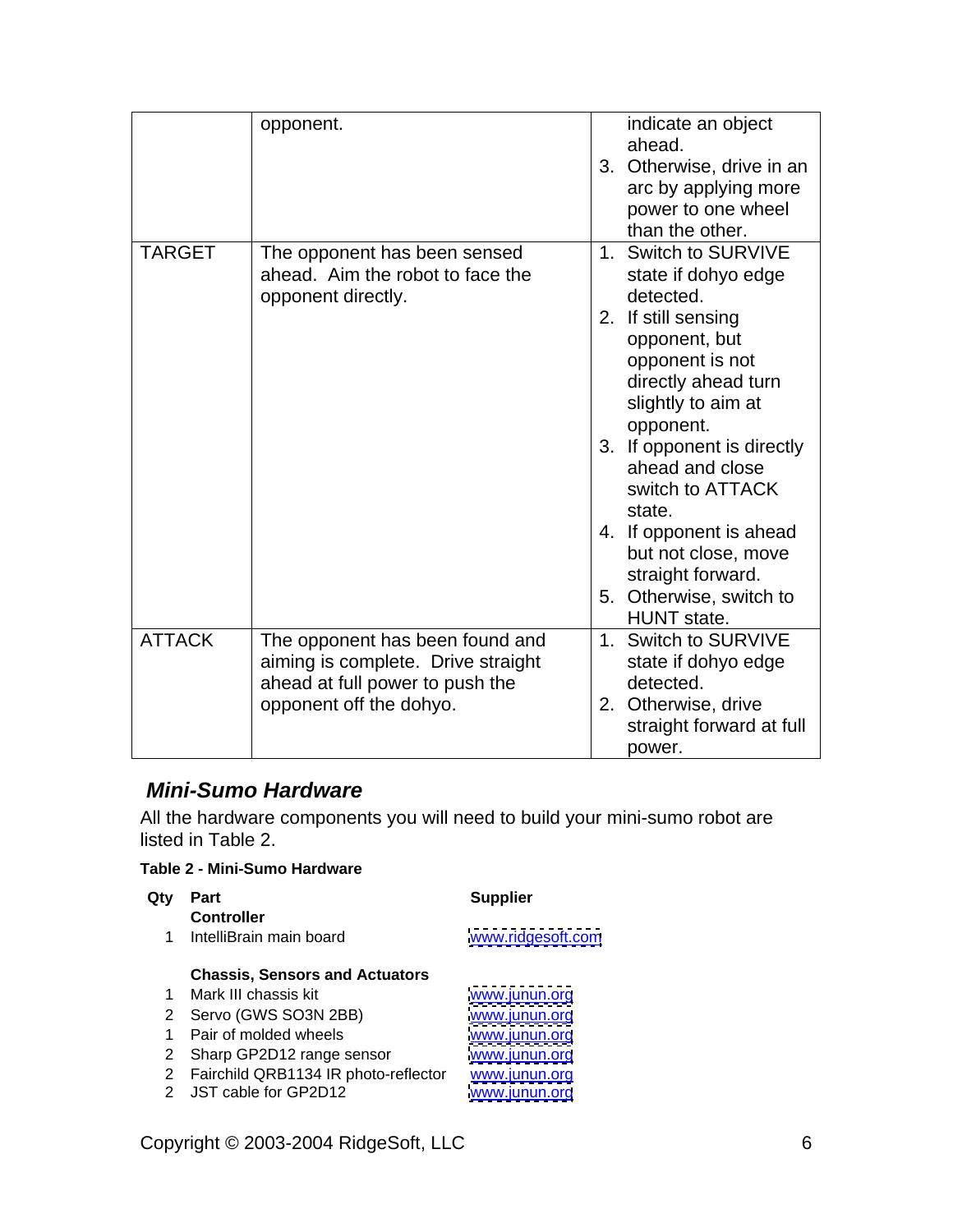### **IntelliBrain Robotics Controller**

The IntelliBrain robotics controller mounts directly on the Mark III mini-sumo chassis, and fits within the 10 cm x 10 cm mini-sumo size limit. The RoboJDE development environment included with the IntelliBrain controller includes the example mini-sumo application discussed previously. To use this program open the project:

Program Files\RoboJDE\Examples\MiniSumo\IntelliBrainMiniSumo.rpj

### **Mark III Chassis, Sensors and Servo Motors**

The Mark III chassis comes unassembled, so you must assemble it yourself. (There is a fully assembled version, but it includes a controller card which you do not need when you use the IntelliBrain controller.) Directions for assembling the Mark III are available on the Junun web site [\(www.junun.org](http://www.junun.org)).

**Note:** When attaching the GP2D12 sensors, insert a 1/16 inch thick #4 screw size washer between the scoop and the sensor. Otherwise, the sensor will point down slightly due to contact between the IntelliBrain controller board and the GP2D12 sensor.

The Mark III uses hobby aircraft servos which must be modified for continuous rotation. You may purchase the servos pre-modified, or modify them yourself according to the directions on the Junun web site. Be sure your servos are modified before assembling the Mark III.

Attach the sensors to the Mark III according to the directions on the Junun web site. The mini-sumo application only requires two line sensors, left and right, so you will not need to install a line sensor at the center of the scoop.

### **Sensor and Servo Wiring**

You will need to attach Molex connectors on the sensor wires to connect the sensors to the IntelliBrain controller. The parts and tools you will need are listed in Table 3. See the *IntelliBrain User Guide* for more information on connecting various sensors and effectors to the IntelliBrain controller.

| Part                   | <b>Molex Part Number</b> | Digi-Key Part Number |
|------------------------|--------------------------|----------------------|
| <b>Crimp Terminals</b> | $16-02-1109$             | <b>WM2555-ND</b>     |
| 3 Circuit Housing      | 50-57-9003               | WM2801-ND            |
| 4 Circuit Housing      | 50-57-9004               | WM2802-ND            |
| Universal Crimp Tool   | 63811-1000               | <b>WM9999-ND</b>     |
| Insertion Tool         | $11-02-0022$             | WM9911-ND            |
| Wire Cutter & Stripper |                          |                      |

| Table 3 - Sensor Connector Parts and Tools |  |
|--------------------------------------------|--|
|                                            |  |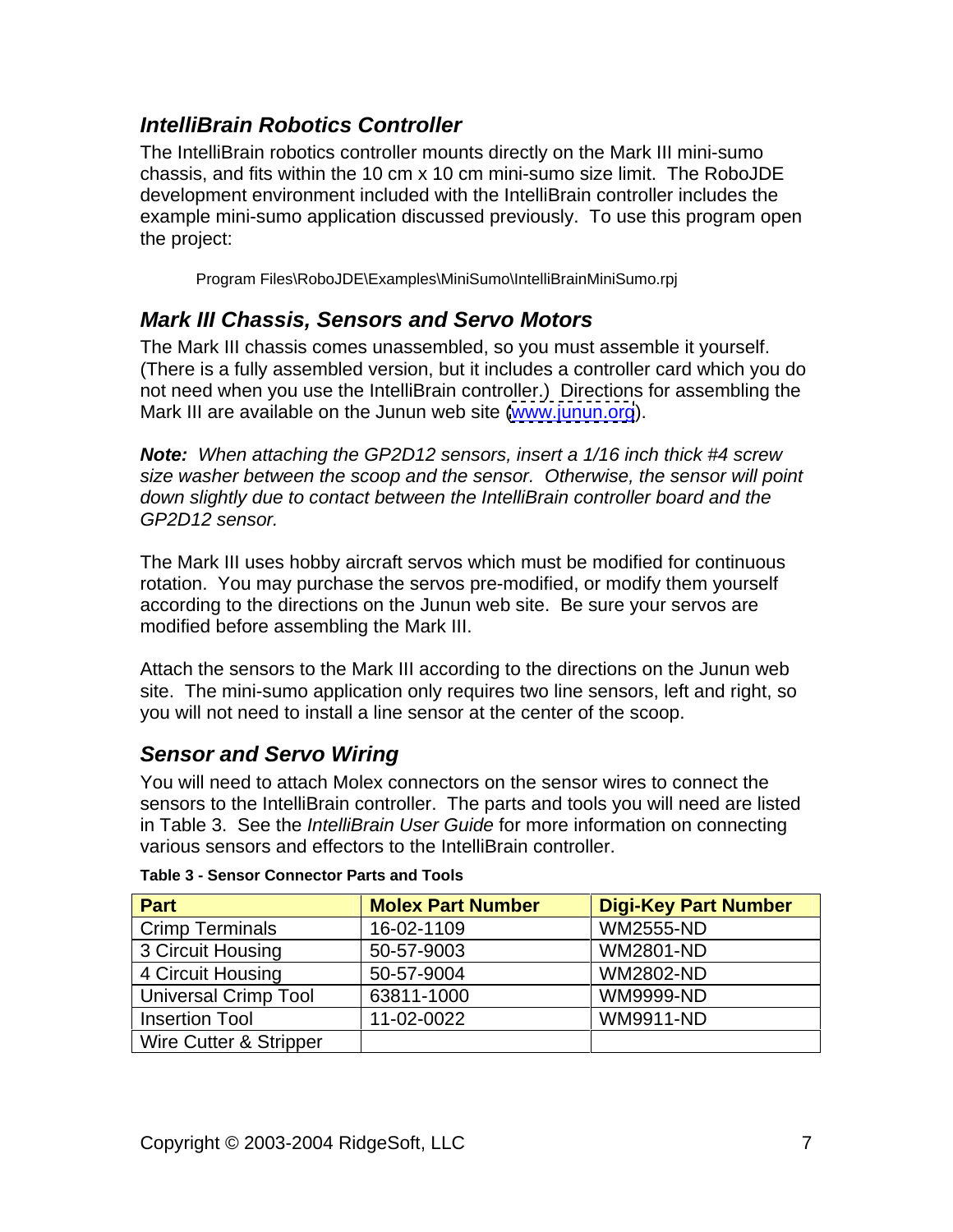Figure 4 shows which ports you should use when connecting the sensors to the IntelliBrain controller. It also shows the order of the color coded sensor and servo wire connections to the IntelliBrain controller.

### **Connecting Servos**

The servo motors have connectors pre-installed, so they may be plugged in without attaching a connector, however, BE VERY CAREFUL TO CONNECT THE SERVO PLUG TO THE INTELLIBRAIN IN THE CORRECT ORIENTATION! The black wire should be on the pin at the front edge of the board. Plugging the servo in the wrong way around will likely destroy the servo's control circuitry.<br>The left servo connects to servo port 1, the port nearest the left edge of the board. The right servo connects to servo port 2.



**Figure 4 – Sensor and Servo Connections**

## **Connecting Line Sensors**

Trim the line sensor leads to appropriate length (about 6 inches) and attach a 4 circuit Molex connector to each sensor. The wires should be arranged in the connector in the following order: blue, orange, white, and green, as shown in Figure 5. Connect the left line sensor to analog port 3 and the right line sensor to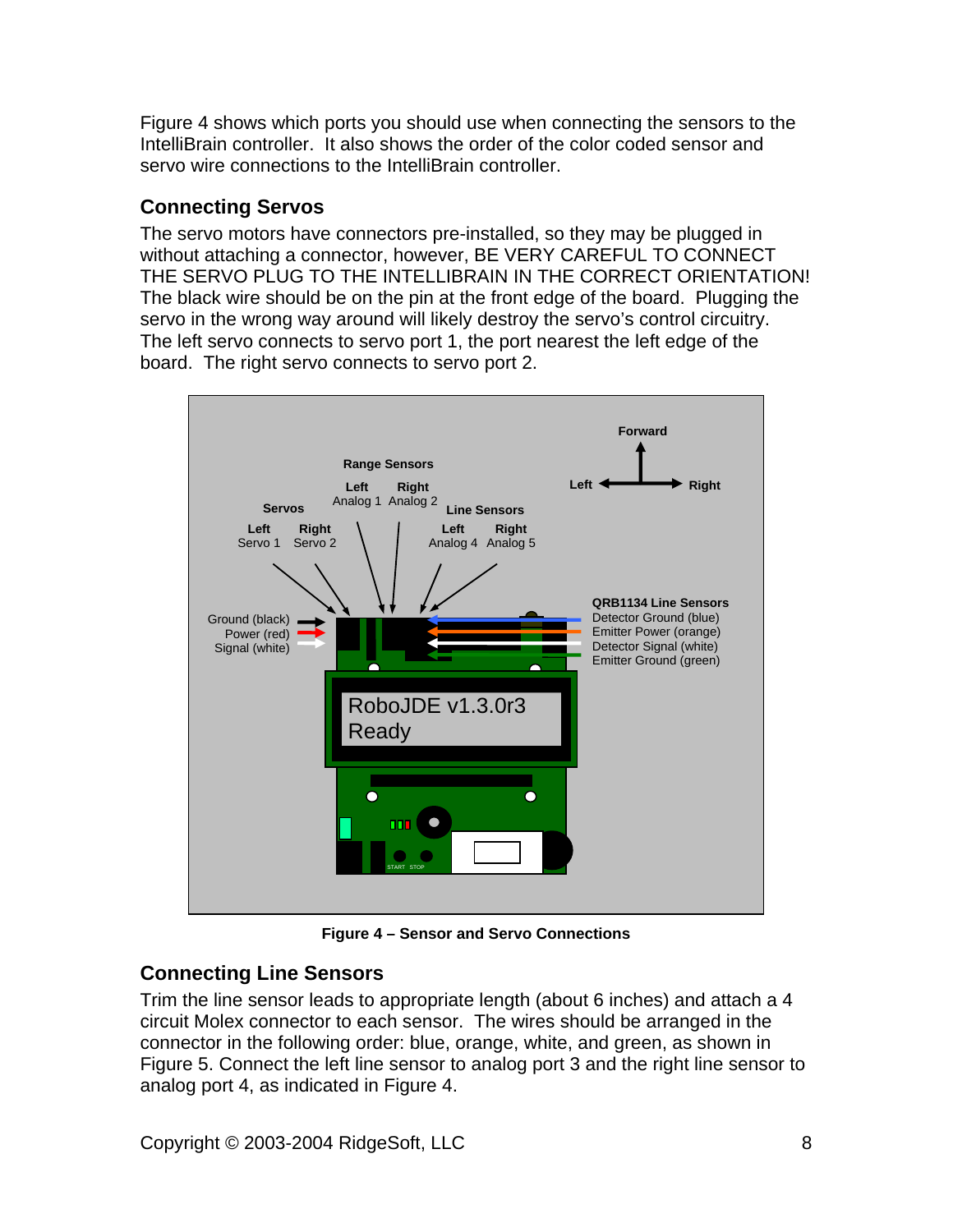

**Figure 5 - Line Sensor Connector**



**Figure 6 - Range Sensor Connector**

#### **Connecting Range Sensors**

Trim the range sensor leads to appropriate length (about 4 inches) and attach a 3 circuit Molex connector to each sensor. The wires should be arranged in the connector in the following order: black, red, and white, as shown in Figure 6. Connect the left range sensor to analog port 1 and the right range sensor to analog port 2, as indicated in Figure 4.



**Figure 7 - Expansion Header Jumpers**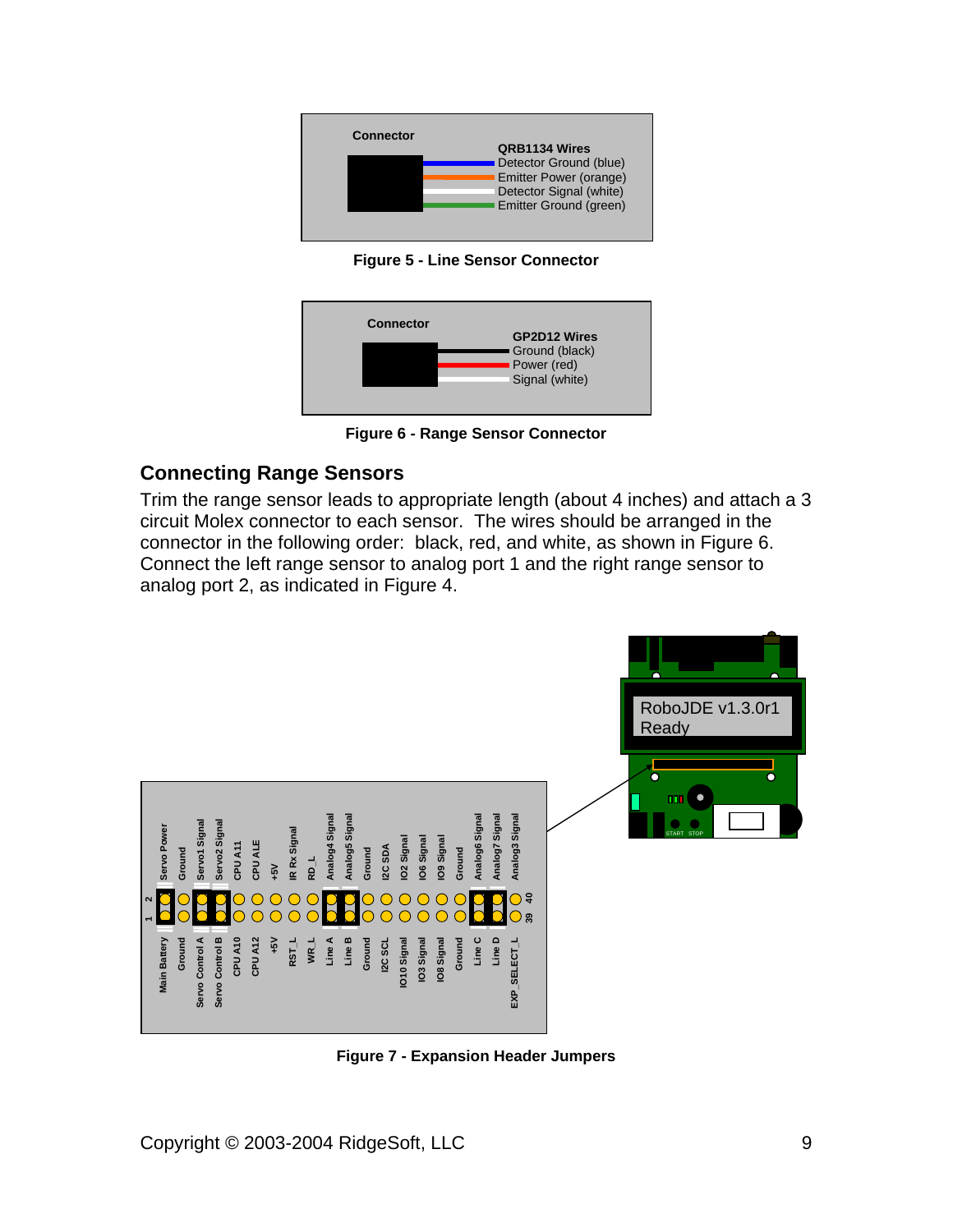#### **Installing Expansion Header Jumpers**

Ensure jumpers are installed on the expansion board header as shown in Figure 7. Note: If you have the IntelliBrain expansion board installed, the jumpers are not necessary.

## **Mini-Sumo Software**

Once you have constructed your mini-sumo robot you must download the example application to the robot. Loading the software and testing your robot is quick and easy. The following sections discuss how to load the software, test that the sensors are functioning, and run your robot.

## **Installing RoboJDE on Your Host PC**

If you haven't already installed RoboJDE on your host PC, you must install it from the CDROM that came with your IntelliBrain controller. Once RoboJDE is installed, launch it from the Windows Start menu. Use the Tools->Settings menu item to set the Board Type to IntelliBrain, the Serial Port to the COM port your PC will be using to communicate with your robot, and the Baud Rate to 38400 (unless you configured your IntelliBrain to use a different baud rate).

## **Connecting the IntelliBrain to the Host PC**

Connect a serial port cable between the COM port on the PC and the DB9 connector at the rear of the IntelliBrain controller board. Note: The serial cable must be a straight-through male to female (extension) cable.

## **Installing a RoboJDE License Key**

If you haven't already done so, install the license key provided on the label on the back of the CDROM case. Select the Tools->Install License Key menu item and enter the key in the license key dialog.

## **Building and Loading the Mini-Sumo Example Application**

To load the mini-sumo example application, click the "Open Project" button on the tool bar then browse to and select the project file"

Program Files\RoboJDE\Examples\MiniSumo\IntelliBrainMiniSumo.rjp.

Next, click on the "Download" button on the tool bar. This will compile the example application and download it to the robot. Finally, press the "Run" button on the tool bar to start the application. Alternatively, you can press the "START" button on the robot to start the application. By default, the application will be stored in RAM and will be lost when the robot is powered off. If you want the IntelliBrain to remember the program when power is switched off, you must load the application to flash memory. To do this, use the drop down selector on the tool bar to set the load location to FLASH and repeat the download process. Note: Loading programs to flash memory is slower and the life of the flash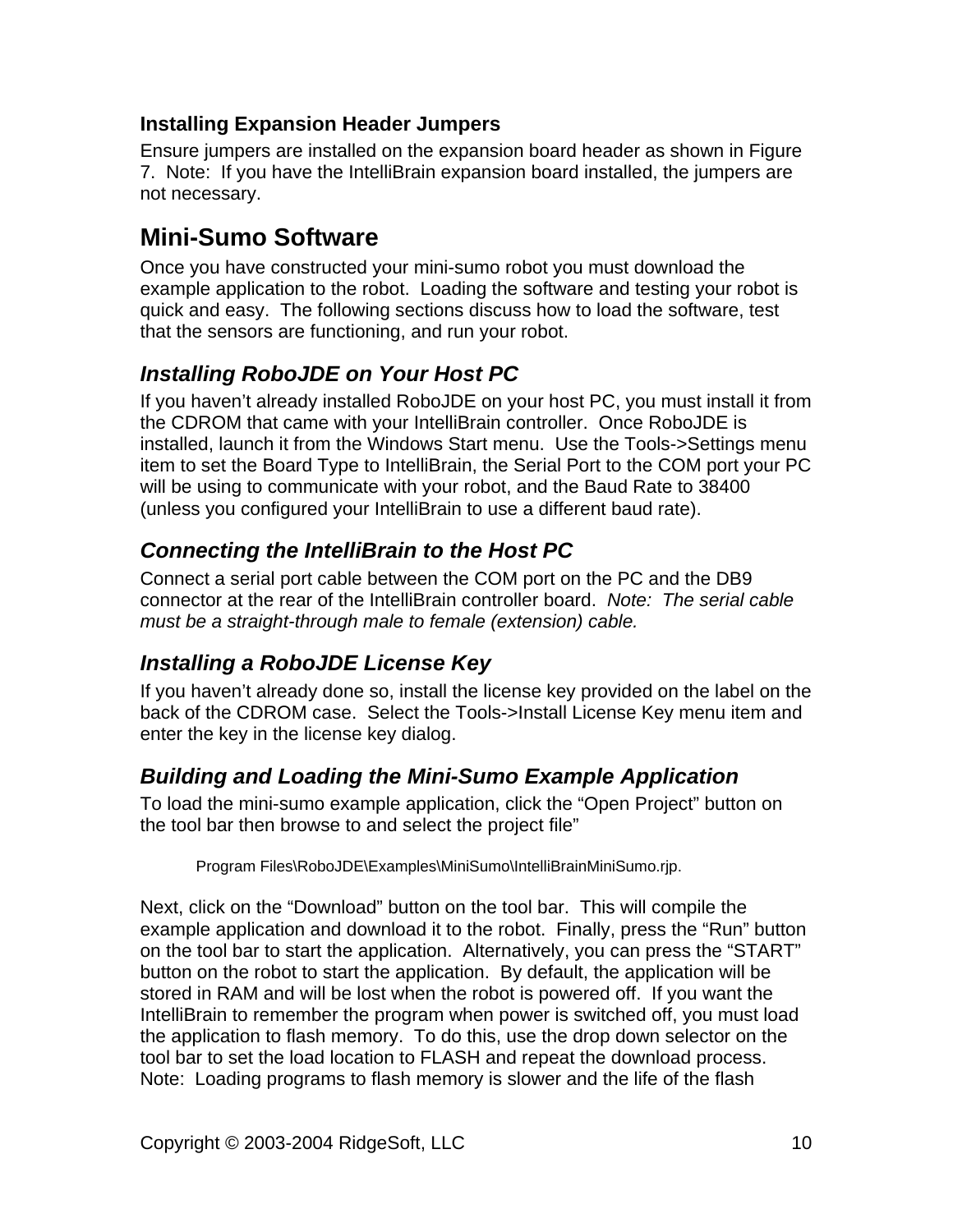memory is limited, so it is usually desirable to load your programs to RAM when you are developing and debugging them.

## **Testing the Sensors**

The example mini-sumo application has built-in sensor tests. These tests start running whenever you start the application. Pressing the START button a second time ends the tests and starts the mini-sumo application.

There is one test for each of the four sensors. You can scroll through the tests by rotating the thumbwheel. The LCD screen displays the name of the sensor under test and the current value reported by the sensor. The line sensors should read a high value (~950) when over a black surface and a low value (~40) when over a white surface. The range sensors should read approximately 500 when 4 inches from a wall. The range sensor reading should drop as the robot moves away from the wall. Be sure to check that each sensor reads correctly and that the left and right sensors are not swapped.

### **Running the Mini-Sumo**

Place the robot on a mini-sumo dohyo, power it on and press the START button twice. When you release the button the robot will begin its five second countdown, as required by the mini-sumo rules. Once the countdown is complete it will start moving. If everything is working correctly, the robot will wander around the dohyo in an arcing pattern and spin around each time it reaches the edge of the dohyo. If you place an object similar in size to the robot on the dohyo, the robot will find it and push it off the dohyo.

Congratulations! Your robot is now ready for mini-sumo competition!

## **Software Implementation**

The mini-sumo example application has been implemented in Java. If you are not familiar with Java programming, Java is a high-level programming language with a syntax derived from C and C++. If you have experience with C, C++ or another high-level programming language, understanding the mini-sumo example source code should not be difficult. If you would like to learn more about Java programming, the Java Primer on the RidgeSoft web site contains a brief overview of Java programming. There are also many good educational resources available, including the book, Just Java by Peter van der Linden (Sun Microsystems Press).

The mini-sumo example is primarily implemented by the class BasicMiniSumo. (A class can be thought of as a source file which defines the data and methods related to an object. In this case the object is the mini-sumo controller.) This class implements all of the control algorithms in a way that is independent of the actual robot controller being used. This allows the same program to run on other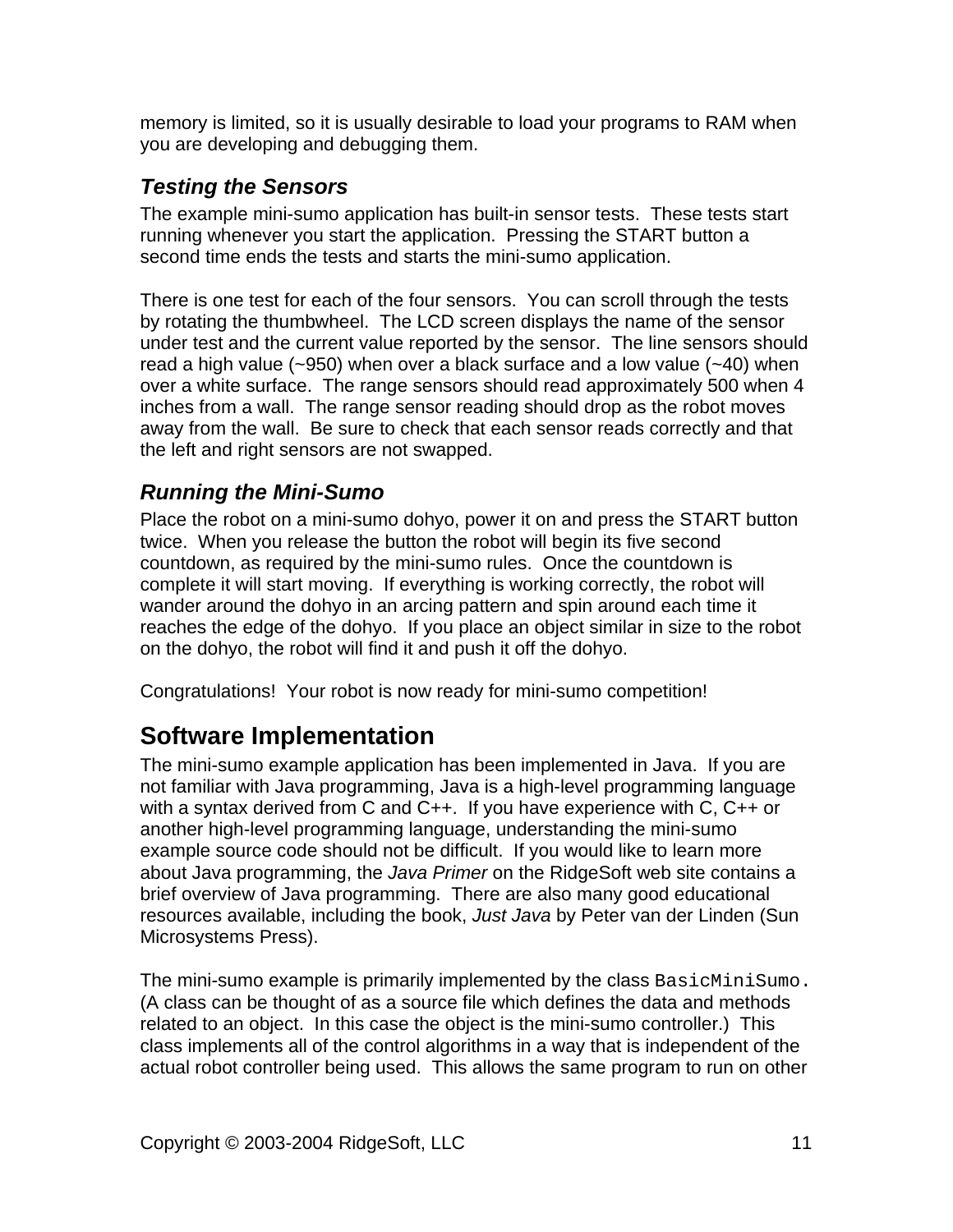robot controllers, such as the Sumo11, with only a few minor differences in the main class file.

#### **IntelliBrainMiniSumo.main() Method**

The application starts in the IntelliBrainMiniSumo.main() method by retrieving a reference to the Display object from the class HandyBoard using the following statement:

```
Display display = IntelliBrain.getLcdDisplay();
```
The Display object provides a method to print text on specific lines of the LCD screen. The program identifies itself to the user with the following statement:

```
display.print(0, "iBrainMiniSumo");
```
Following this, an object of the BasicMiniSumo class is instantiated.<br>(Instantiating a class in Java creates an object that is an instance of the class by allocating memory for the object and initializing the object.) This is done by using the new operator to allocate the memory and call the constructor method (the method named BasicMiniSumo). References to a number of objects are passed to the constructor method in addition to a number of constants that may be used to tune the robot's behavior. The class BasicMiniSumo requires Motor objects for the two drive motors. However, the robot actually uses servos that have been modified for continuous rotation. The class ContinuousRotationServo from the class library implements the Motor interface to an encapsulated Servo object. (An interface is a list of methods that, when implemented by a class, provides a subset of functionality that is useful independent of other features of the class.) This creates a façade that makes a Servo object controllable as a Motor, allowing motor control software to control the modified servo just as it would control a conventional motor. The ContinuousRotationServo class also allows the sense of rotation to be reversed, which is necessary for the right servo. Forward rotation for the right servo is actually reverse from the robot's perspective. The left servo is attached to servo port 1 and the right servo is attached to servo port 2. The Motor façade objects are created by the following statements:

```
new ContinuousRotationServo(IntelliBrain.getServo(1), false)
new ContinuousRotationServo(IntelliBrain.getServo(2), true)
```
The BasicMiniSumo class also requires AnalogInput objects for each of the sensors, which are obtained as follows:

```
IntelliBrain.getAnalogInput(4) // left line sensor
IntelliBrain.getAnalogInput(5) // right line sensor
IntelliBrain.getAnalogInput(1) // left range sensor
IntelliBrain.getAnalogInput(2) // right range sensor
```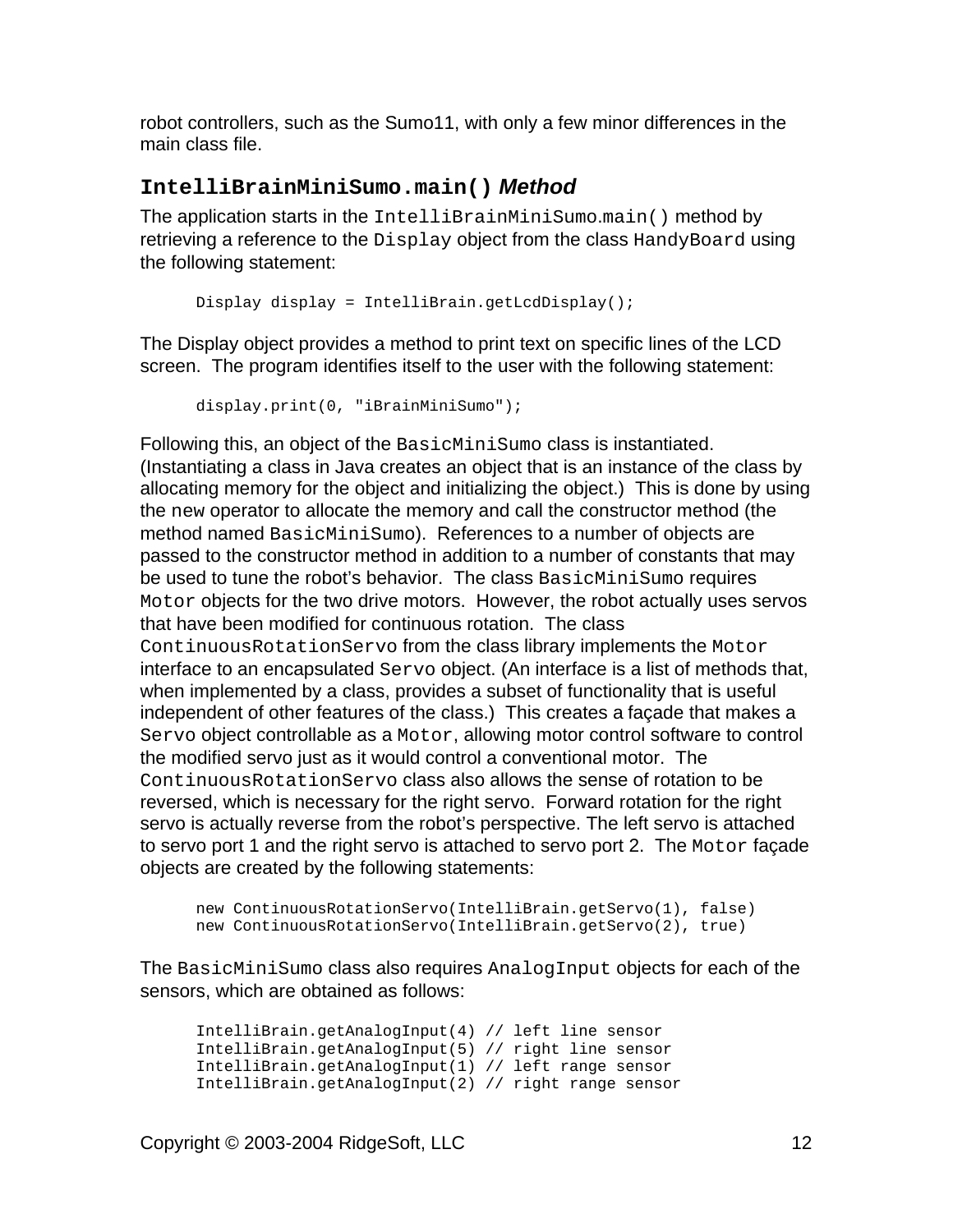References to these objects are passed to the BasicMiniSumo constructor.<br>The constructor initializes the BasicMiniSumo object's member variables, mLeftMotor, mRightMotor, mLeftLine, mRightLine, mLeftRange, and mRightRange, respectively, with these references. (Member variables are variables holding a specific object's data. The member variables exist as long as the object exists.)

Once the BasicMiniSumo object is constructed and initialized, control is passed to it by calling its  $g_0()$  method:

```
\texttt{sumo.go}();
```
#### **BasicMiniSumo.go() Method**

This method calls the displaySensorReadings() method to start the sensor test described previously. The sensor test terminates when the START button is pressed. When the start button is released, the 5 second countdown loop is started. (At the start of a mini-sumo match the robot is required to sit idle for 5 seconds after the contestant steps away from it.) The program loops 5 iterations, displaying the number of seconds remaining, sleeping 1000 milliseconds (1 second) each time through the loop. The sleep statement is as follows:

 $\mathtt{Thread}.\mathtt{sleep}(1000)$ ;

### **Finite State Machine Control Loop**

When the countdown is complete, the program enters an infinite while loop that executes the control state machine until the robot is turned off or reset, as shown in the following code fragment:

```
while(true) {
 … // sensor sampling code
 switch (state) {
 case SURVIVE:
   … // survive code
   break; the contract of the contract of the contract of the contract of the contract of the contract of the contract of the contract of the contract of the contract of the contract of the contract of the contract of the con
 case HUNT:
   … // hunt code
   break; the contract of the contract of the contract of the contract of the contract of the contract of the contract of the contract of the contract of the contract of the contract of the contract of the contract of the con
 case TARGET:
   … // target code
   break; the contract of the contract of the contract of the contract of the contract of the contract of the contract of the contract of the contract of the contract of the contract of the contract of the contract of the con
 case ATTACK:
   … // attack code
   break; the contract of the contract of the contract of the contract of the contract of the contract of the contract of the contract of the contract of the contract of the contract of the contract of the contract of the con
 }
}
```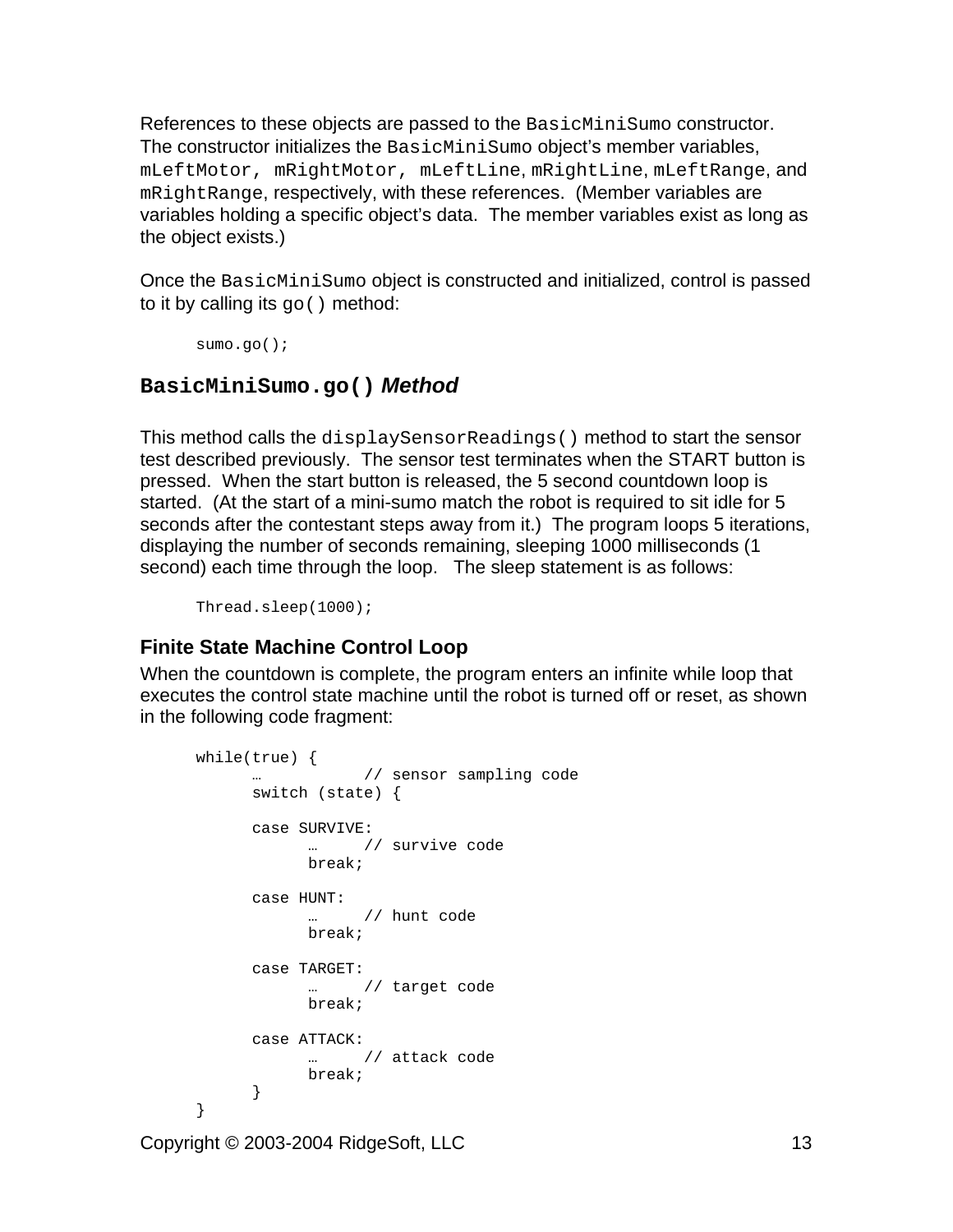Each time through the loop, the program samples the sensors and then switches to the code for the current state.

#### **Sensor Sampling**

The line sensor analog input is sampled and converted to a boolean value which is true if the sensor is detecting the edge of the dohyo. This is done by sampling the AnalogInput and comparing it to a threshold value. If the reading is below the threshold value it is assumed that the sensor is over the edge of the dohyo. (The sensor reading is lower when over white than when over black.) This is done as follows:

```
boolean atLeftEdge = (mLeftLine.sample() < mEdgeThreshold);
boolean atRightEdge = (mRightLine.sample() < mEdgeThreshold);
```
The range sensors are analog inputs. The sensors will read high when close to an object. The range sensors are sampled and the average and the difference of the two range sensors are calculated using these statements:

```
int leftRange = mLeftRange.sample();
int rightRange = mRightRange.sample();
int rangeDifference = leftRange - rightRange;
int rangeAverage = \left(\text{leftRange} + \text{rightRange}\right) / 2i
```
If the opponent is sensed, the rangeAverage will be higher than when the opponent is not in front of the sensors. The rangeDifference is used to target the opponent. If one sensor senses the opponent, but the other does not, the rangeDifference will be high. If the opponent is straight ahead the rangeAverage will be high and the rangeDifference will be low.

Each state needs to check for the edge of the dohyo. To avoid duplicating the check in several states and to accelerate transitions to the SURVIVE state, this check is done before the switch statement:

```
if (atLeftEdge || atRightEdge)
 state = SURVIVE;
```
The behavior of the robot in various states is described in the Theory of Operation section. The following sections provide the code fragments for each state. The contract of the contract of the contract of the contract of the contract of the contract of the contract of the contract of the contract of the contract of the contract of the contract of the contract of the con

#### **SURVIVE State**

```
if (atLeftEdge) {
\texttt{rotate}(-135);
searchClockwise = true;
}
else if (atRightEdge) {
rotate(135);
```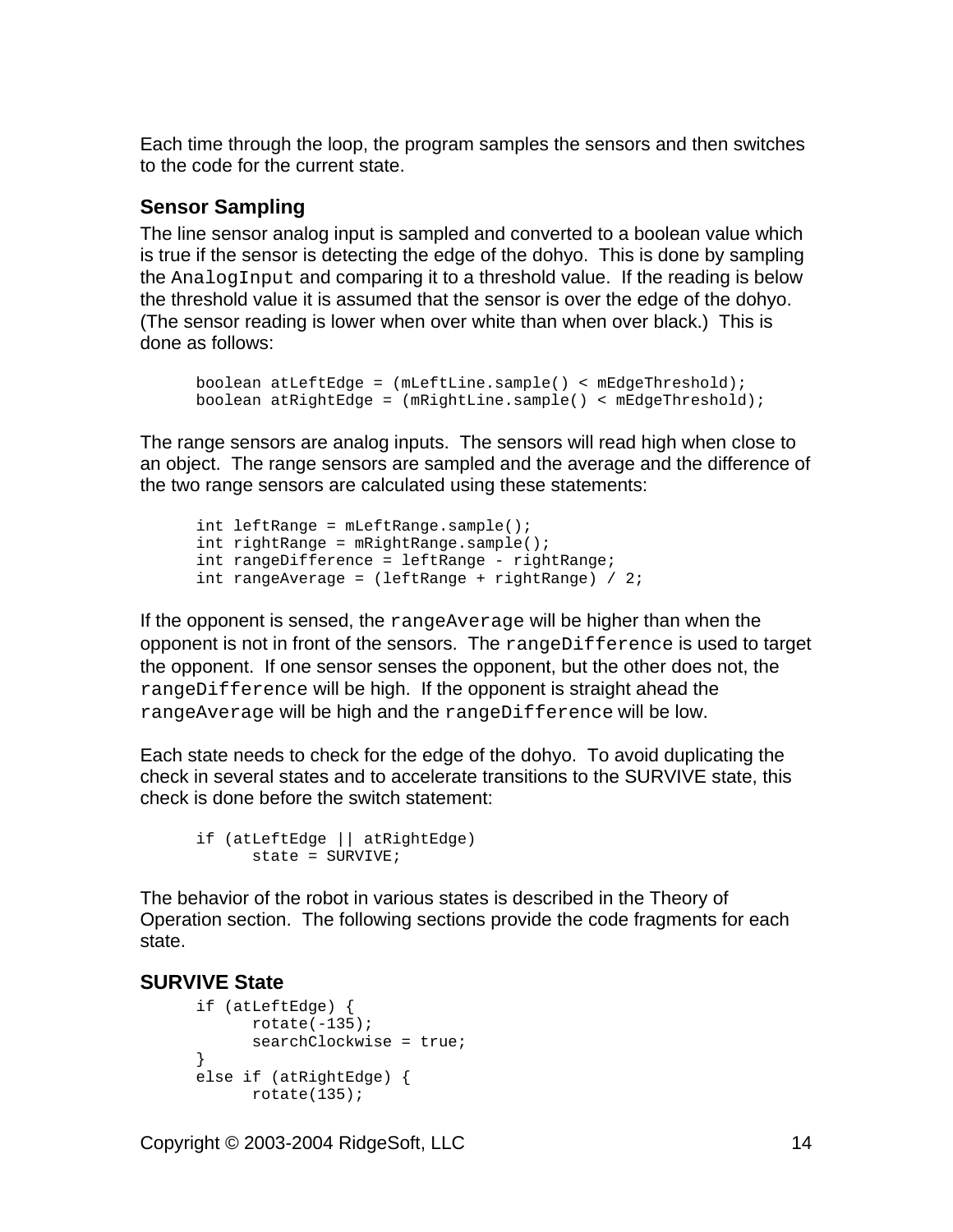```
searchClockwise = false;
}
state = HUNT;
```
#### **HUNT State**

```
if (rangeAverage > mTargetThreshold)
 state = TARGET;
else if (searchClockwise)
 arc(mHuntPower, mHuntFactor);
else
 arc(mHuntPower, -mHuntFactor);
```
#### **TARGET State**

```
if (rangeDifference > mTargetThreshold)
 spin(false, mSpinPower);<br>
else if (-rangeDifference > mTargetThreshold)
 spin(true, mSpinPower);<br>
else if (rangeAverage > mAttackThreshold)
 state = ATTACK;
else if (rangeAverage > mTargetThreshold)
 forward(mTargetPower);
else
 state = HUNT;
```
#### **ATTACK State**

forward(mAttackPower);

## **Motor Control Methods**

The BasicMiniSumo class contains the following methods that control the motors in order to achieve certain motions:

- forward(int power)
- arc(int power, int factor)
- spin(boolean clockwise, int power)
- rotate(int degrees)
- stop()

#### **Forward**

The forward method attempts to move the robot straight forward by setting the power to both motors to the same level.

```
mLeftMotor.setPower(power);
mRightMotor.setPower(power);
```
#### **Arc**

The arc method attempts to move the robot forward arcing to the left or right by applying slightly more power to one motor than the other.

```
mLeftMotor.setPower(power + factor);
```
Copyright © 2003-2004 RidgeSoft, LLC 15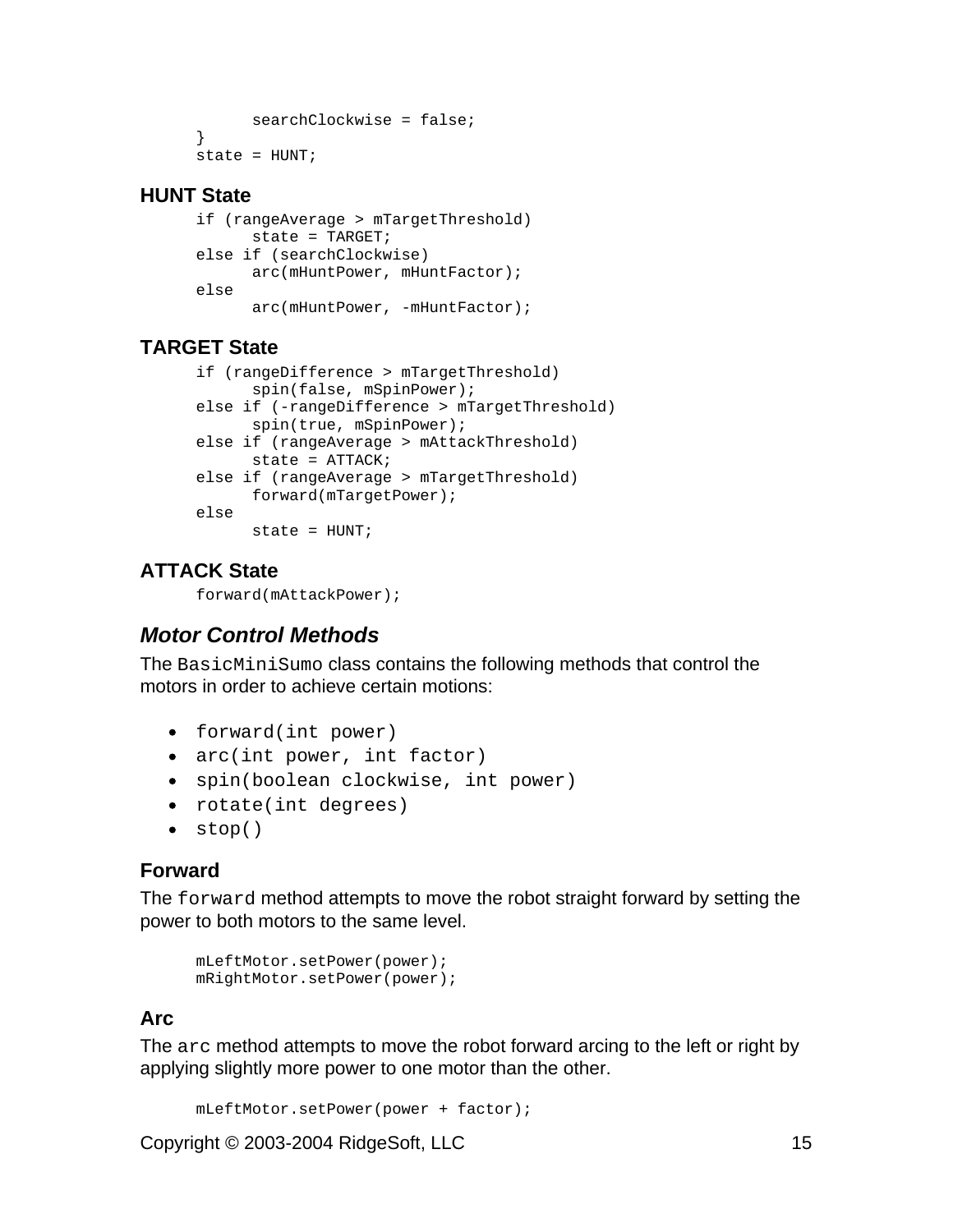mRightMotor.setPower(power - factor);

### **Spin**

The spin method attempts to spin the robot in place without a specified stopping point by running the motors in opposite directions.

```
if (clockwise) {
mLeftMotor.setPower(power);
mRightMotor.setPower(-power);
}
else {
mLeftMotor.setPower(-power);
mRightMotor.setPower(power);
}
```
### **Rotate**

The rotate method attempts to rotate the robot a specified number of degrees by running the motors in opposite directions for a fixed time per degree of robot rotation. **Example 20** in the contract of the contract of the contract of the contract of the contract of the contract of the contract of the contract of the contract of the contract of the contract of the contract of the

```
if (degrees < 0) {
degrees = -degrees;
mLeftMotor.setPower(mRotatePower);
mRightMotor.setPower(-mRotatePower);
}
else {
mLeftMotor.setPower(-mRotatePower);
mRightMotor.setPower(mRotatePower);
}
try {
Thread.sleep(degrees * mRotateFactor);
}
catch (InterruptedException e) {}
stop();
```
## **Stop**

Turns off the motors.

```
mLeftMotor.setPower(0);
mRightMotor.setPower(0);
```
## **Enhancing the Mini-Sumo Robot**

The example application presented here implements a fairly simple control algorithm. There are many alternatives you may experiment with to improve your robot's competitiveness. The following list includes some ideas on how to improve your robot:

- tune the control constants to enhance the robot's performance
- improve the aiming in the targeting state

Copyright © 2003-2004 RidgeSoft, LLC 16